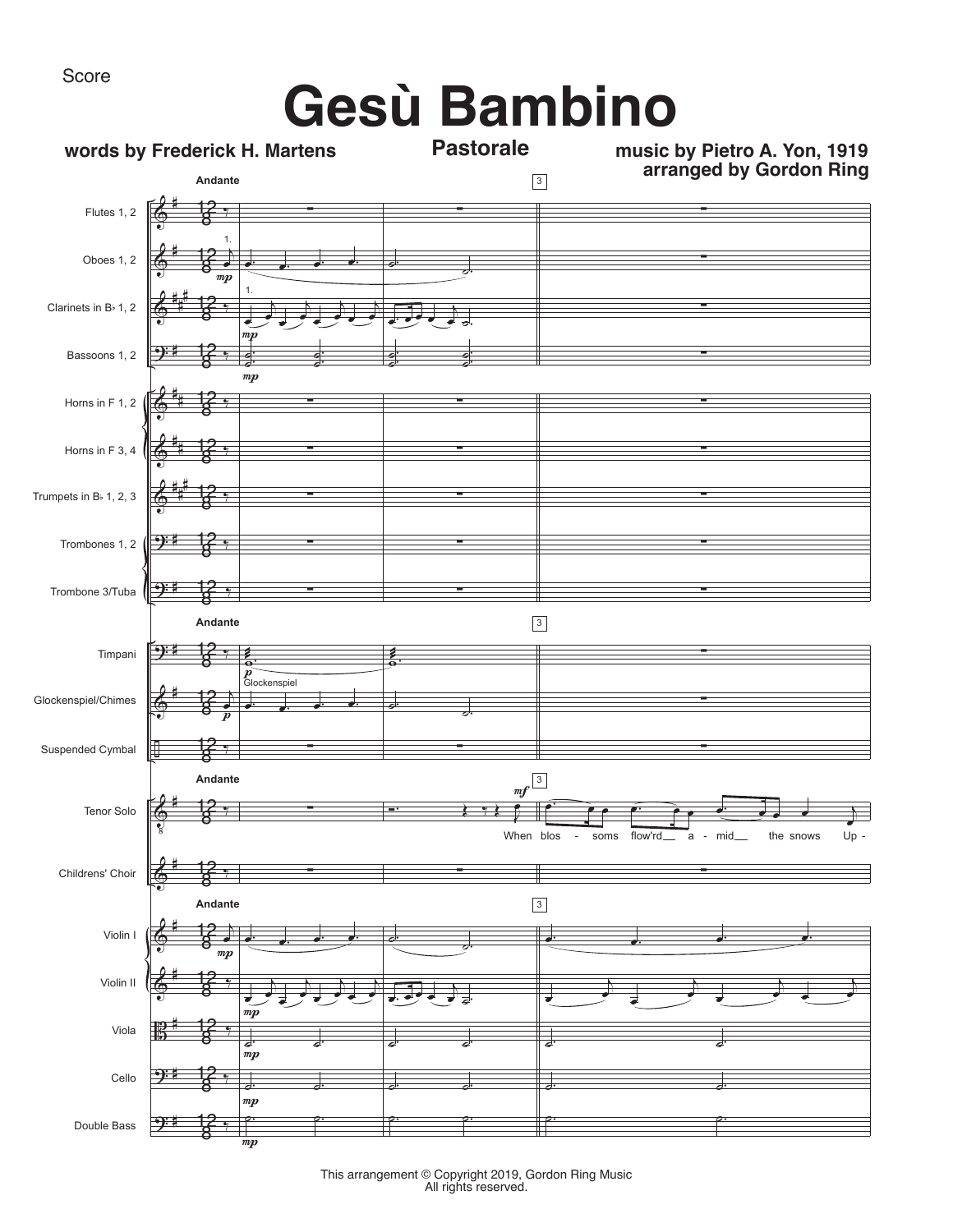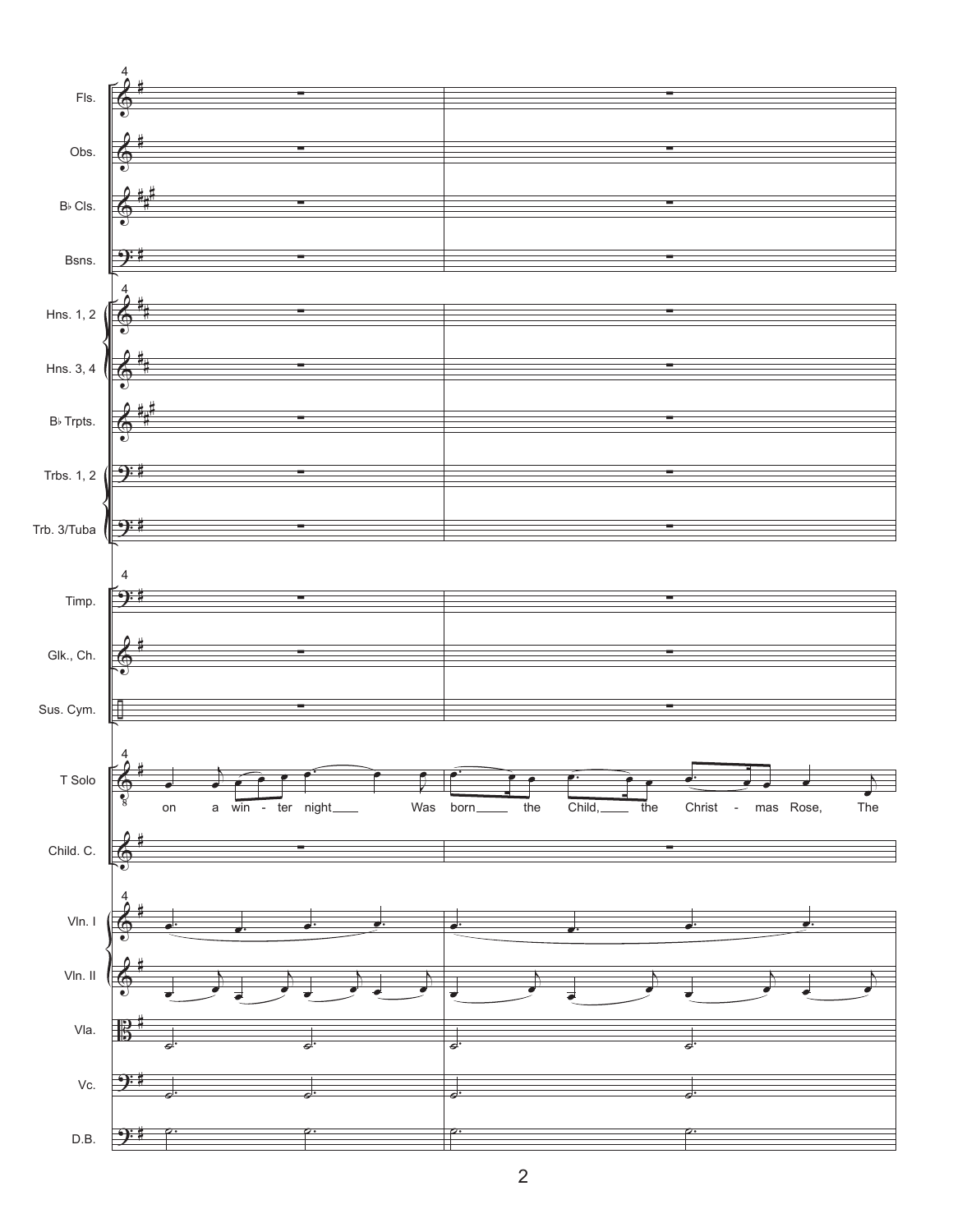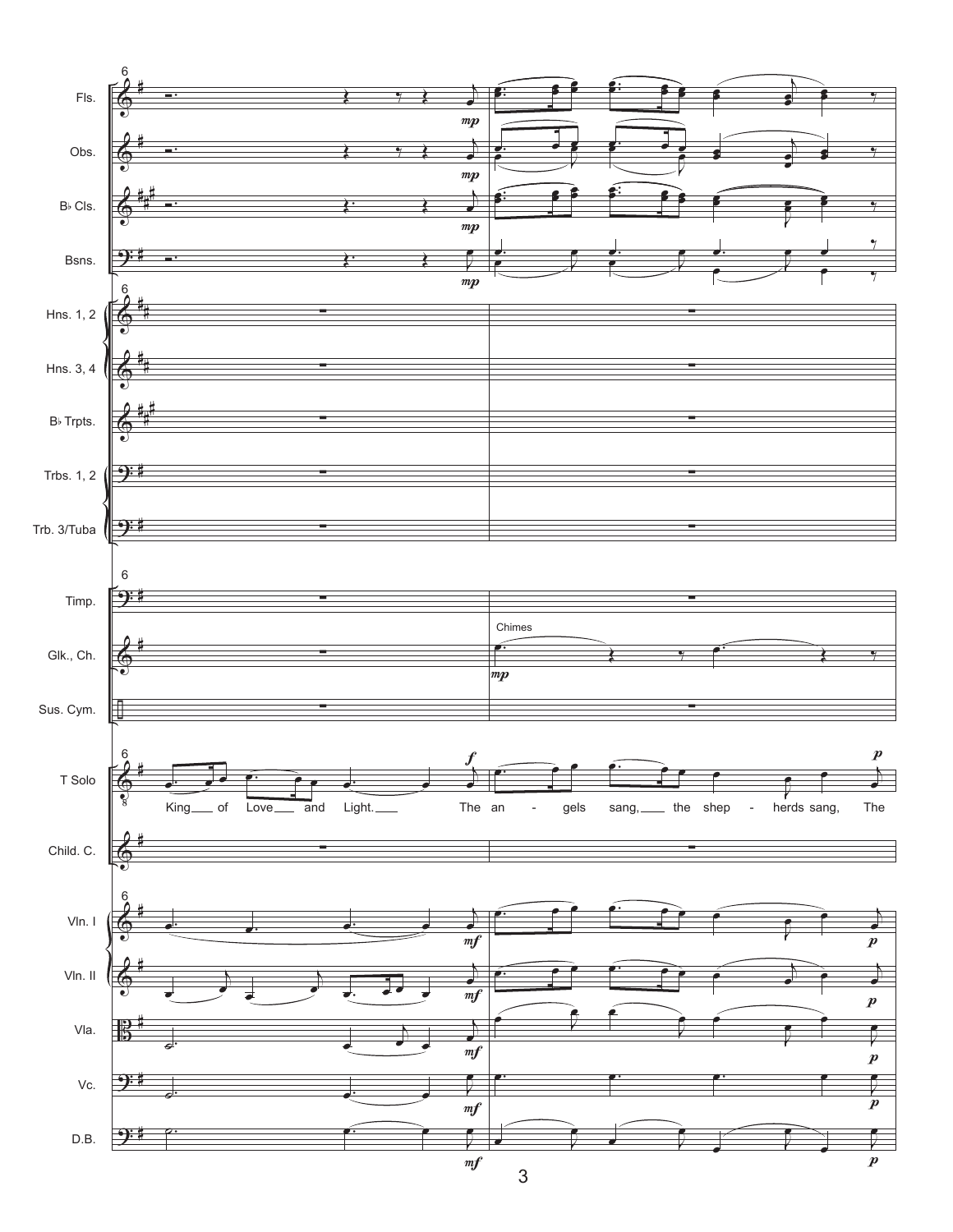

 $\overline{4}$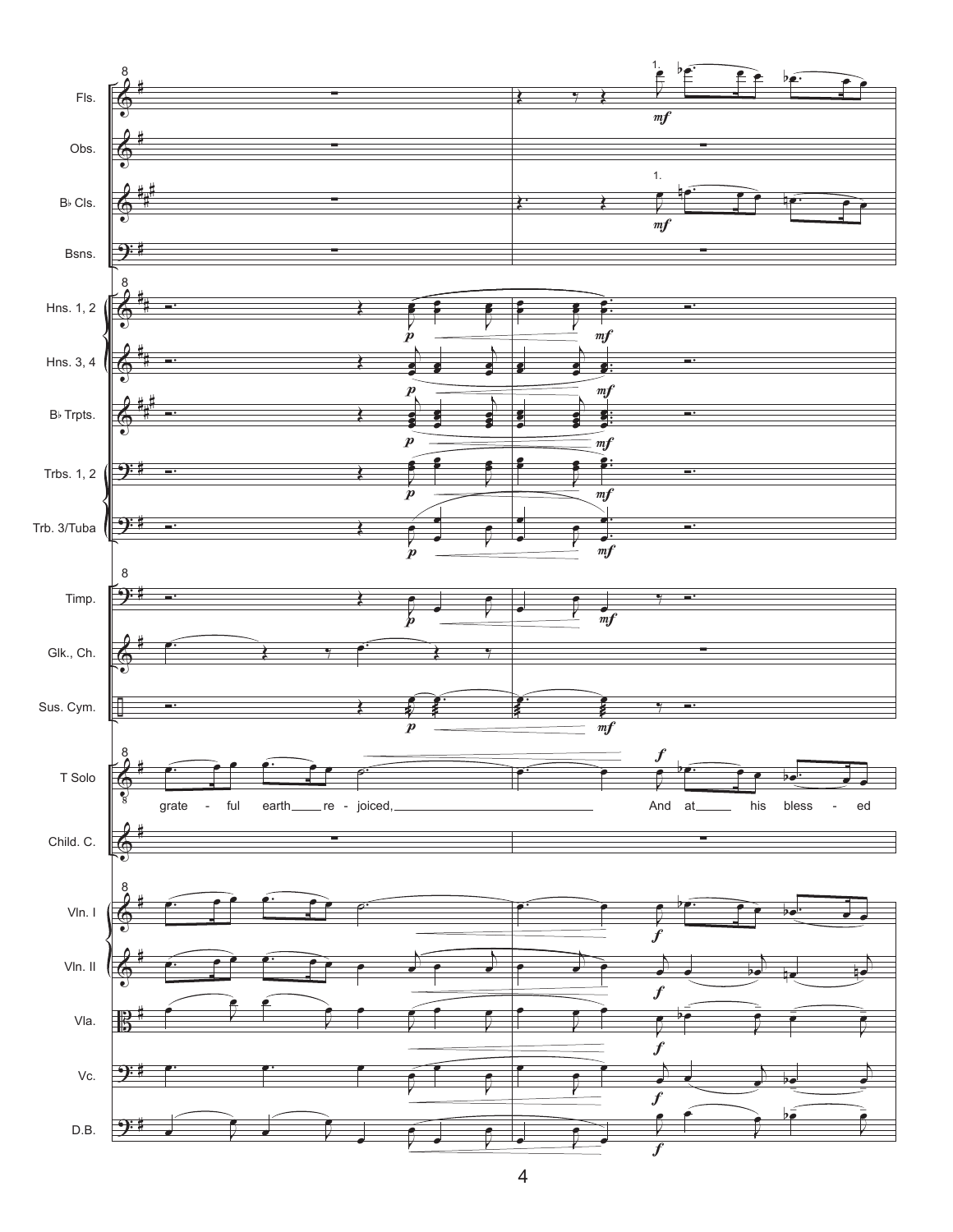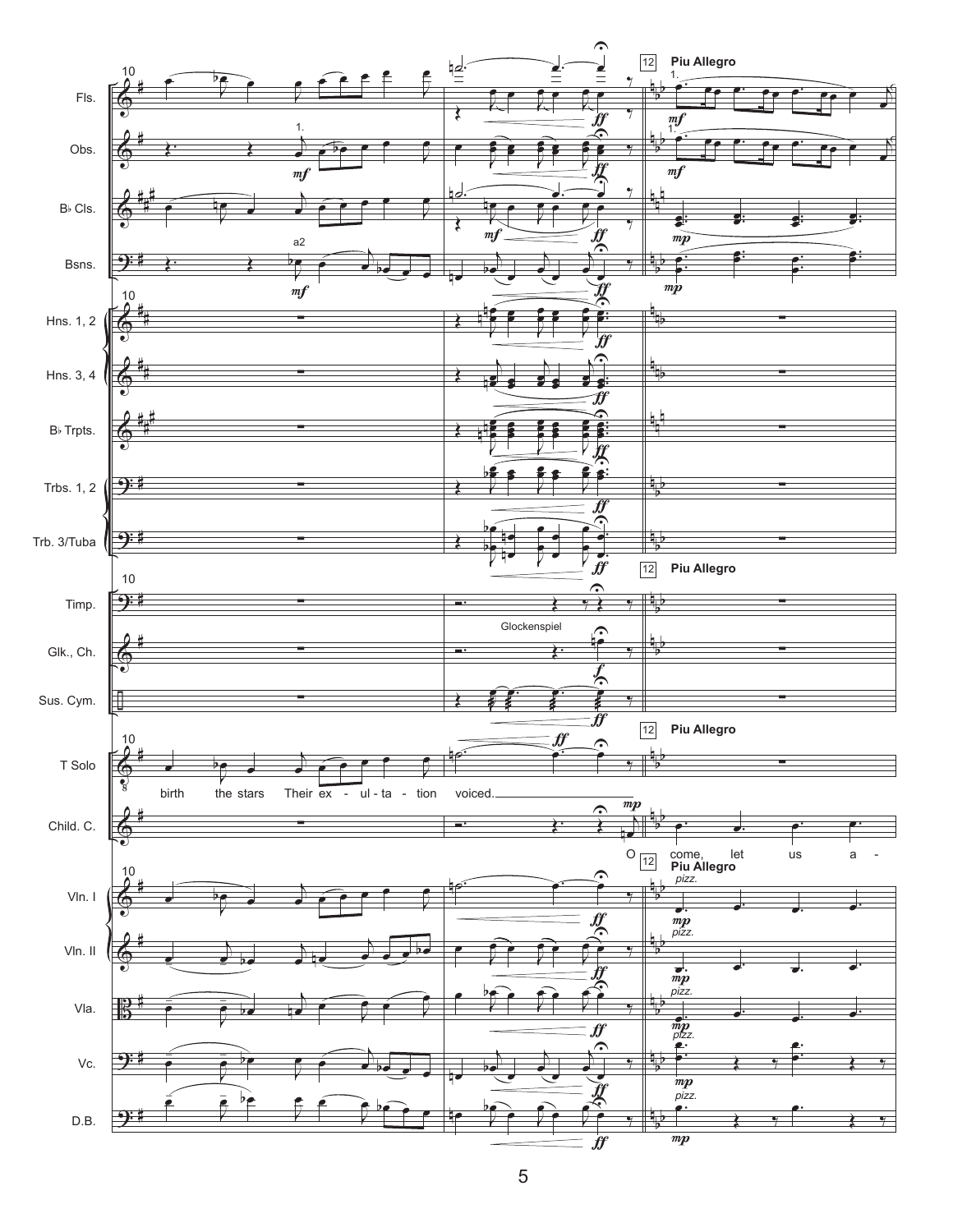

 $6\phantom{a}$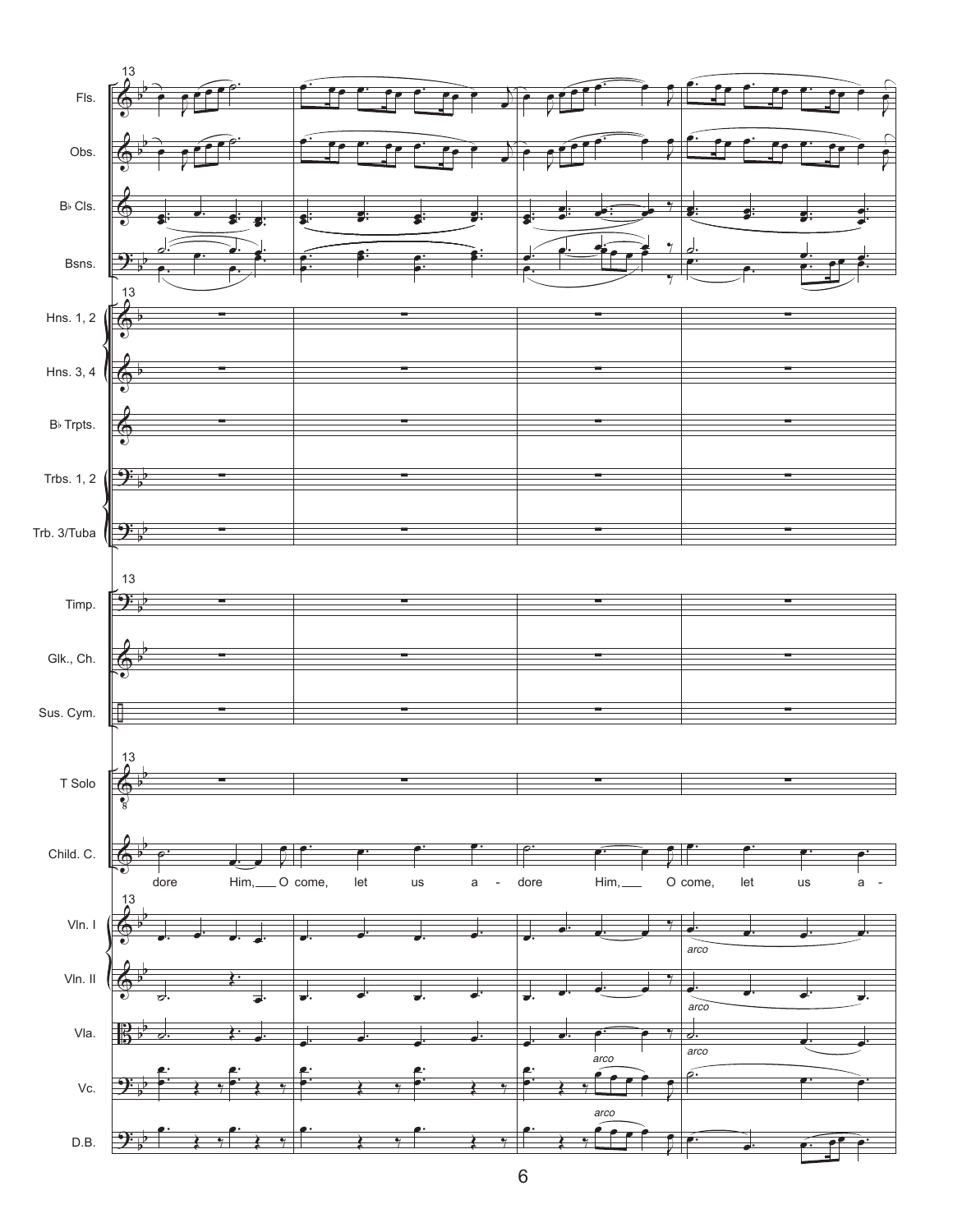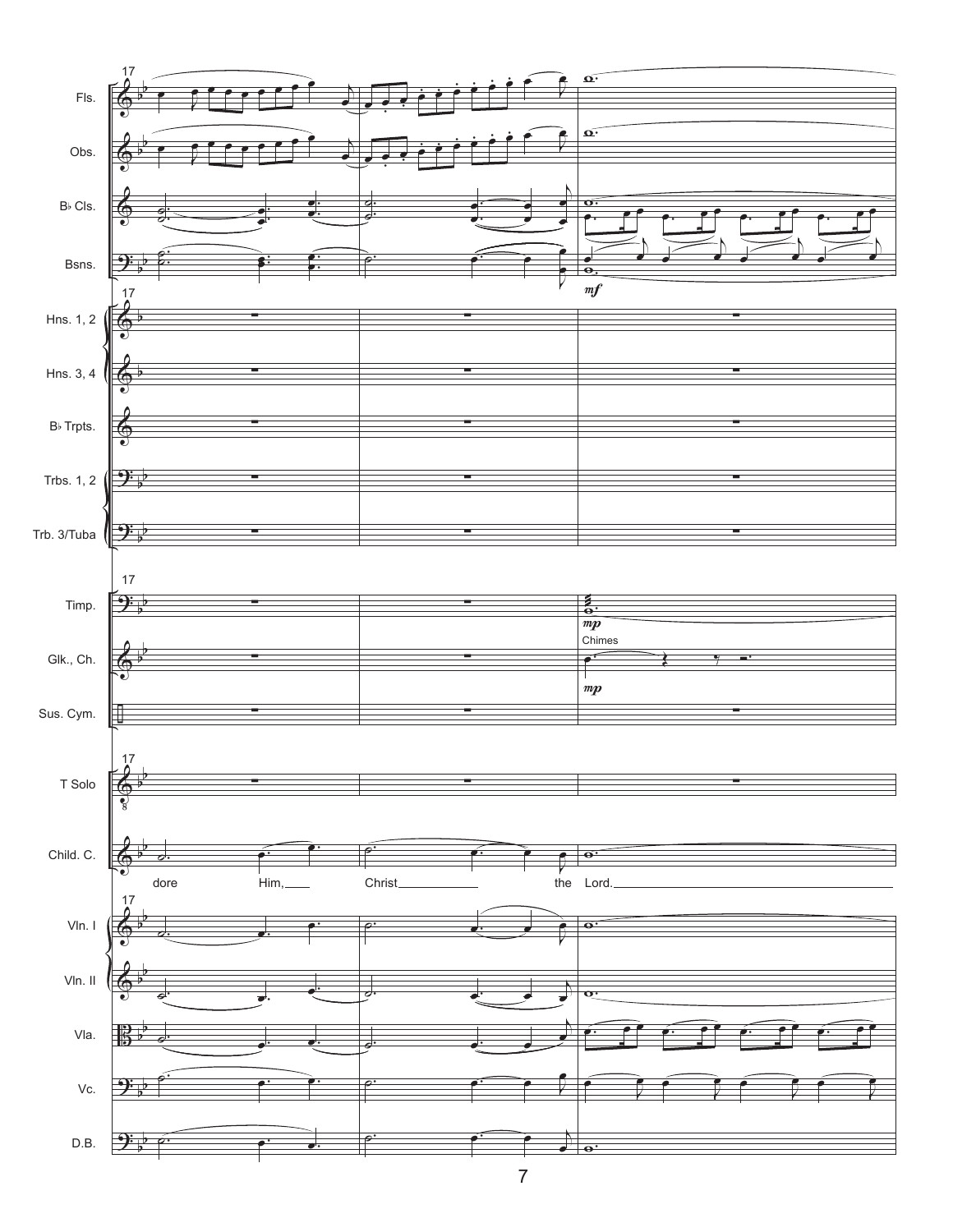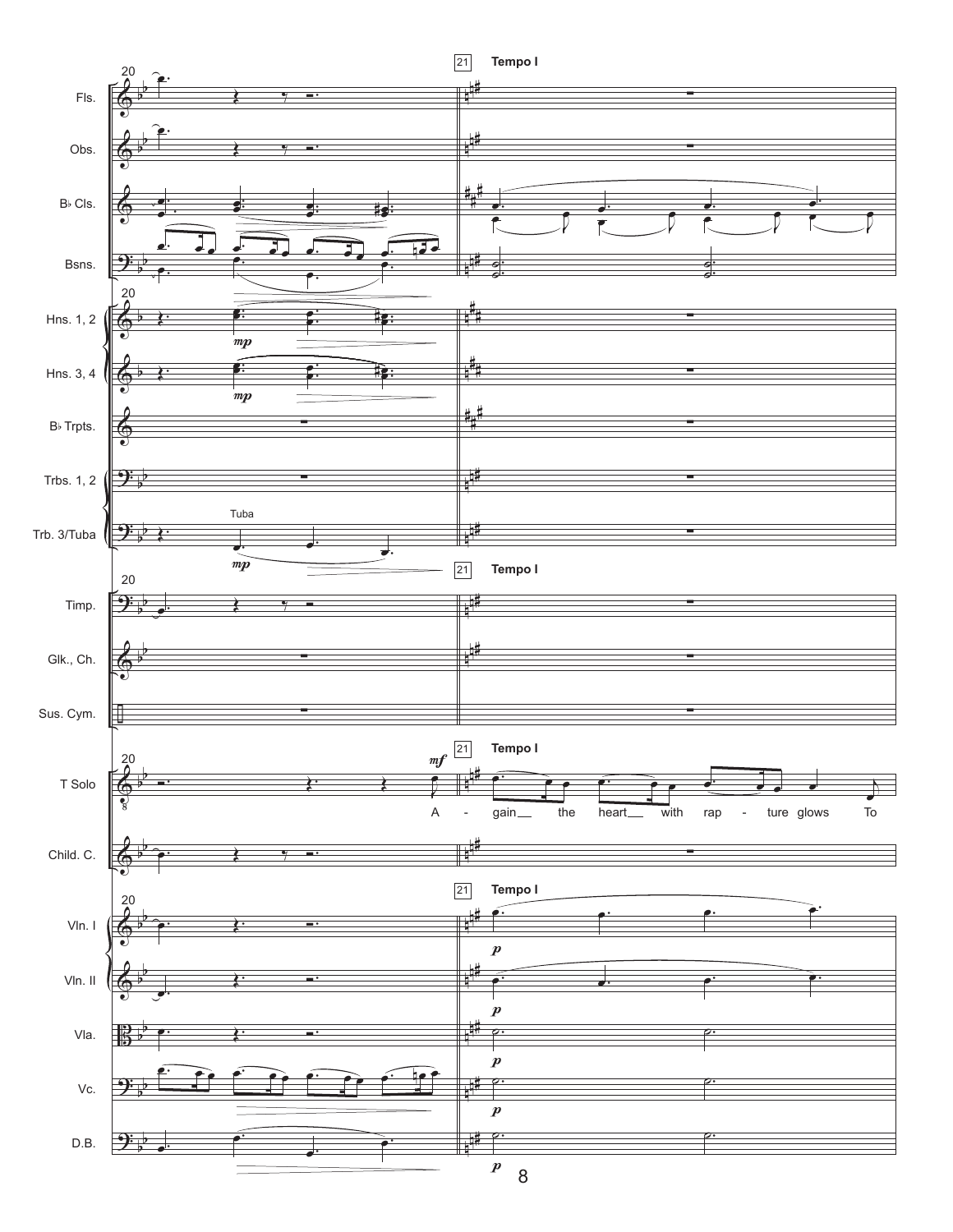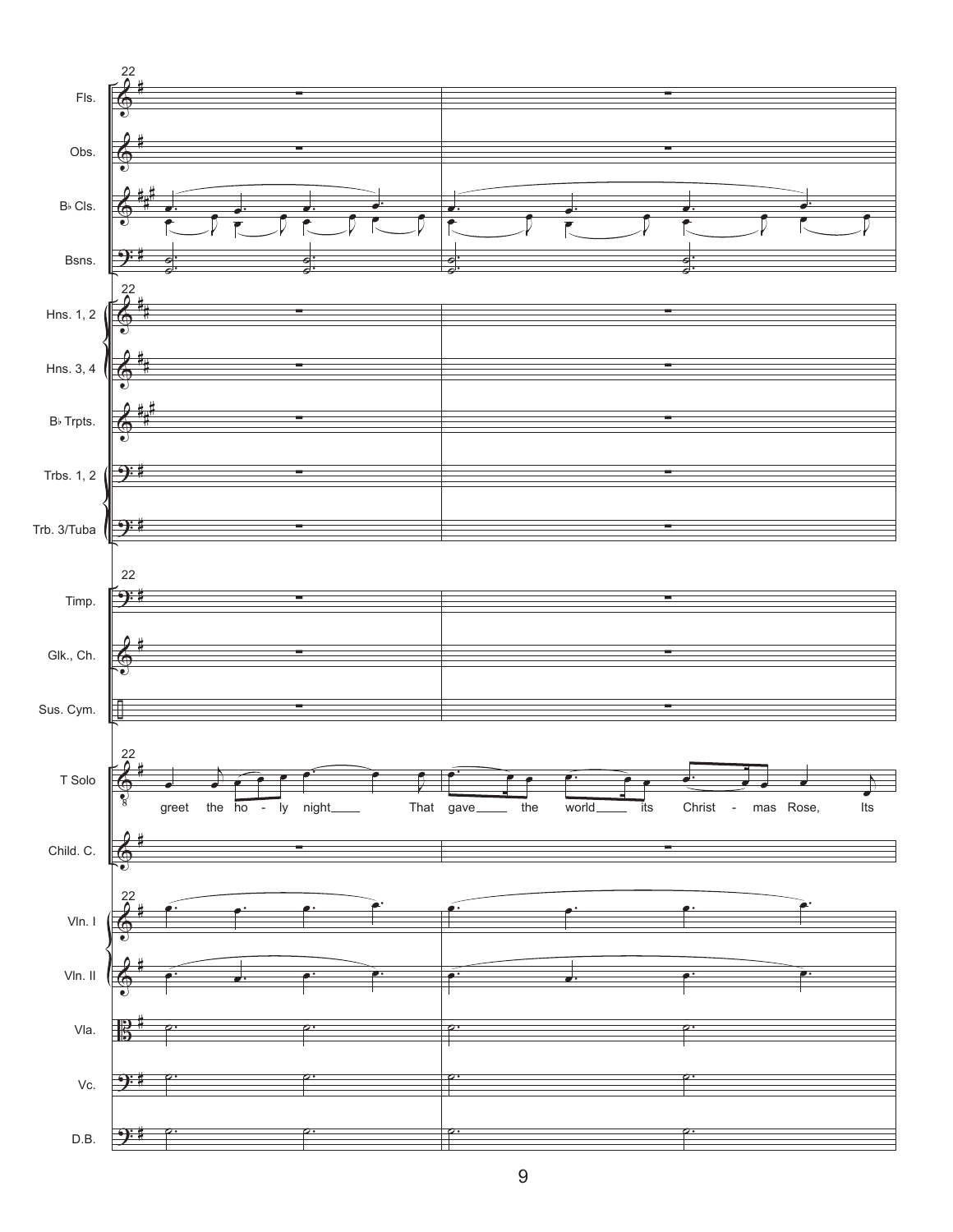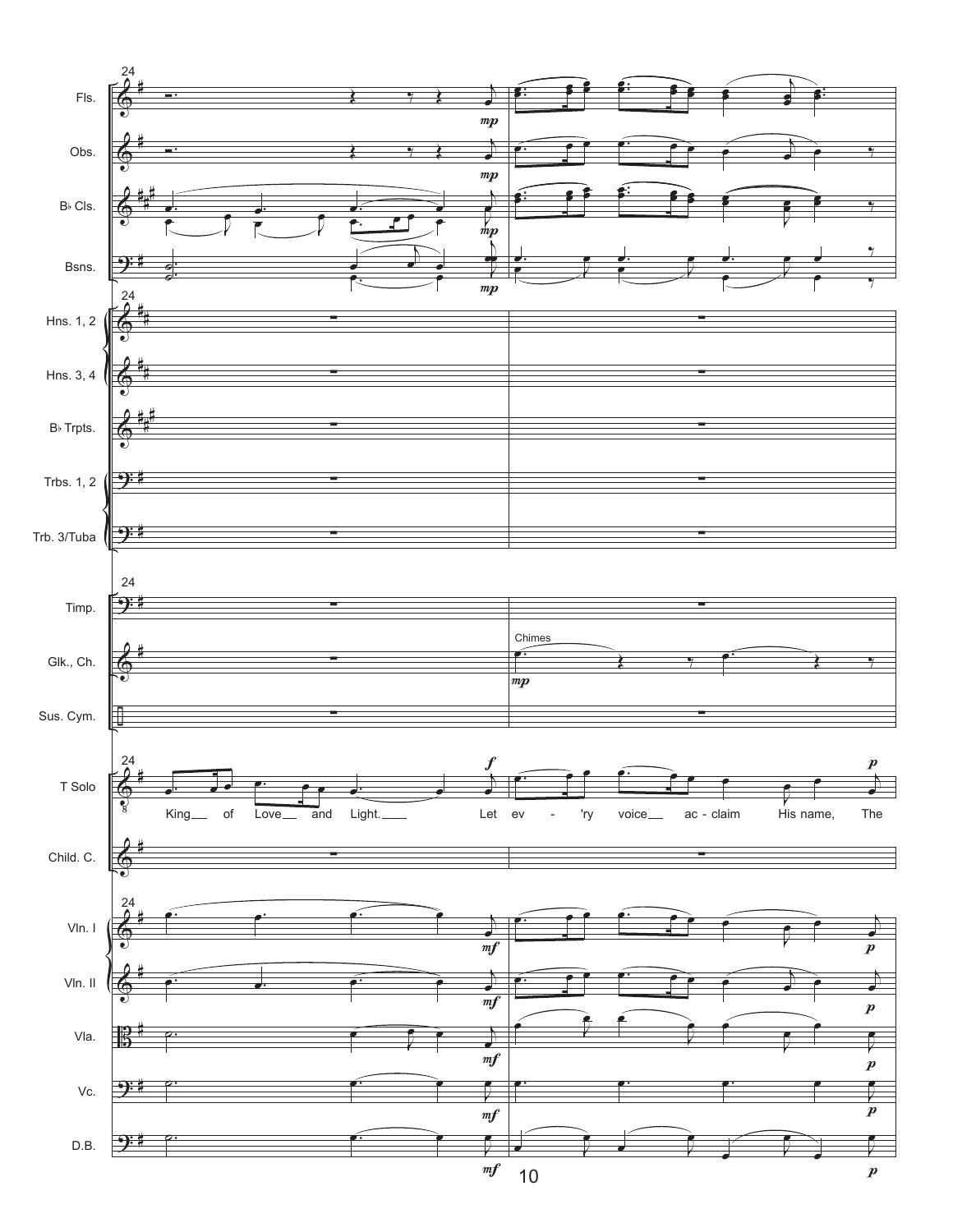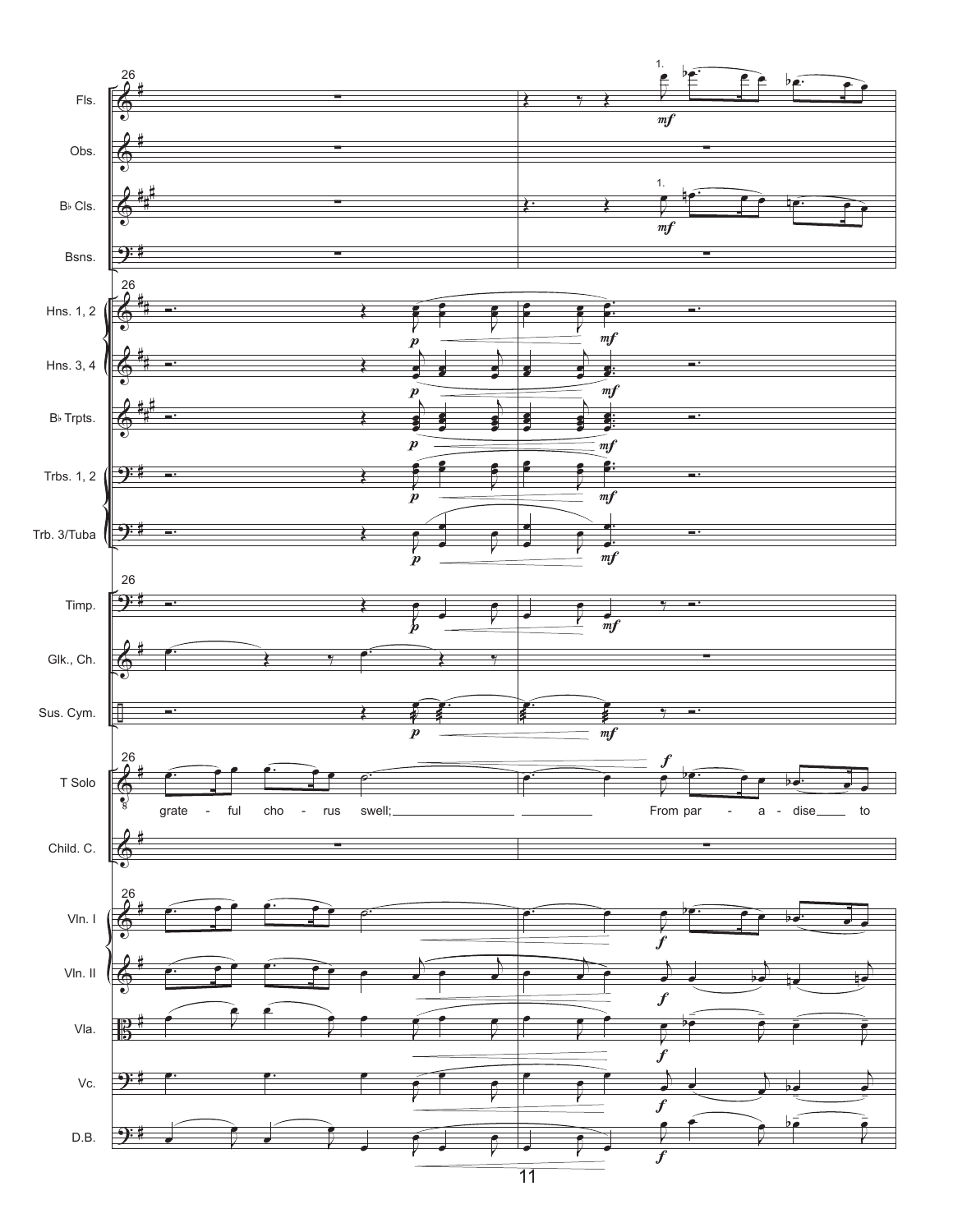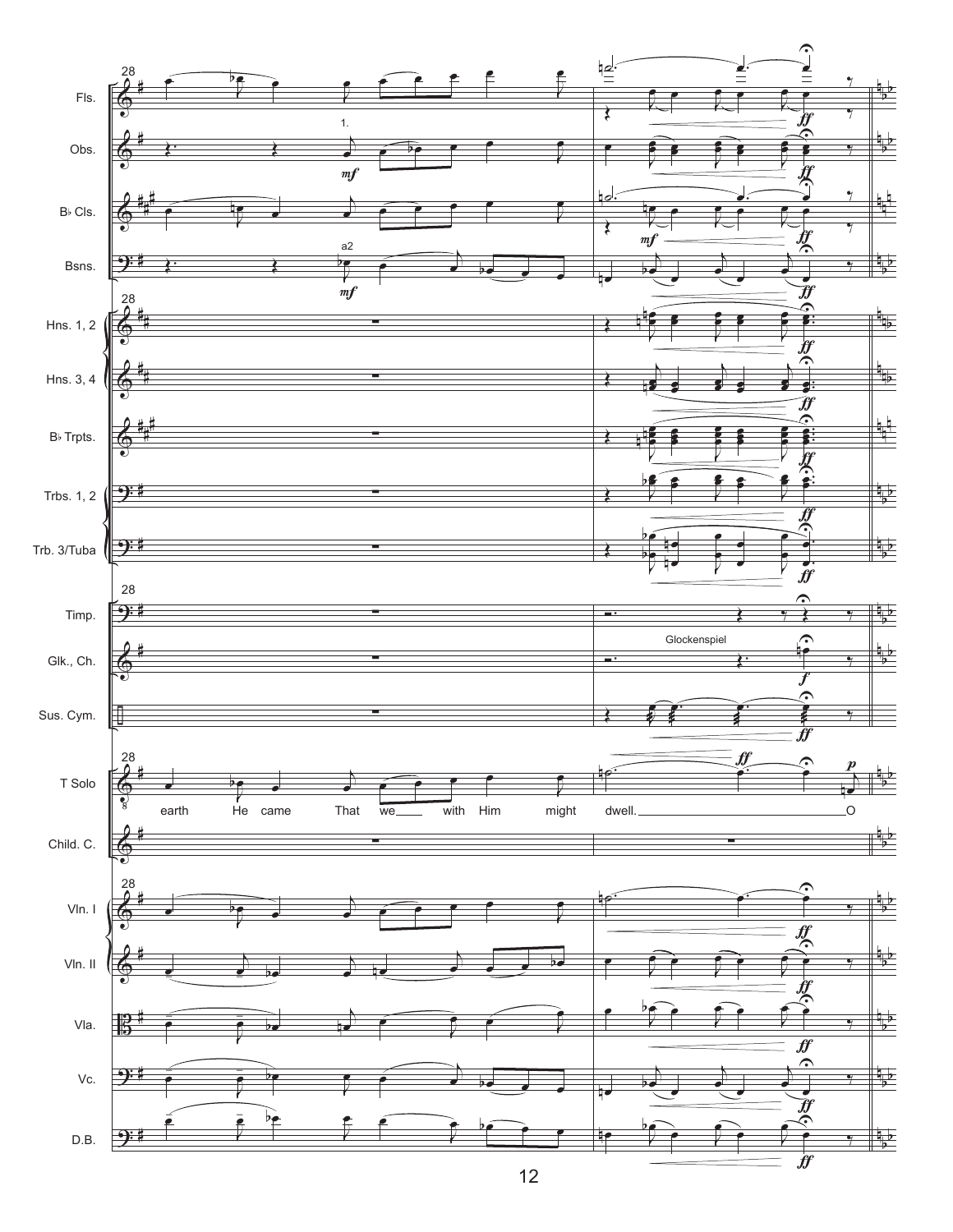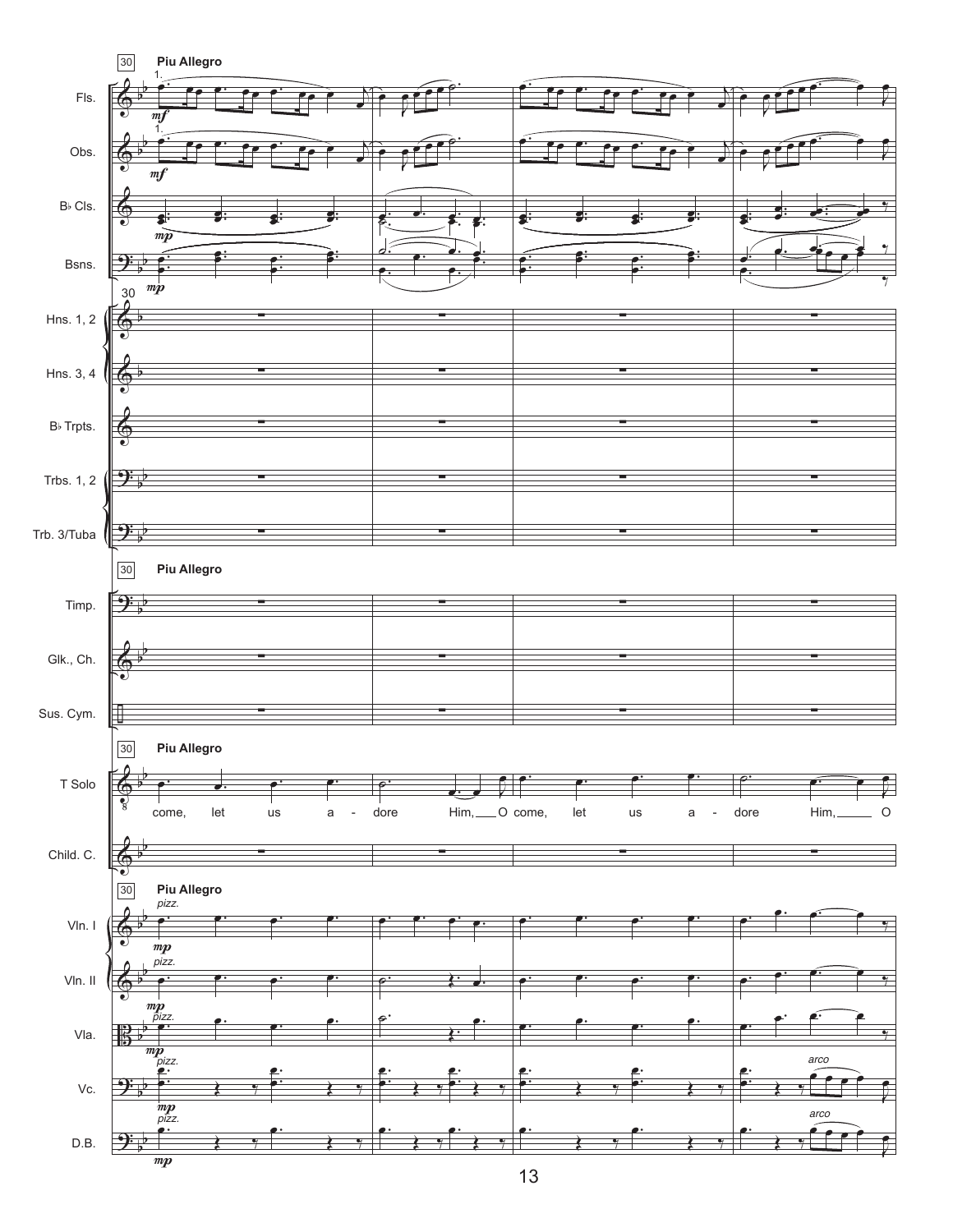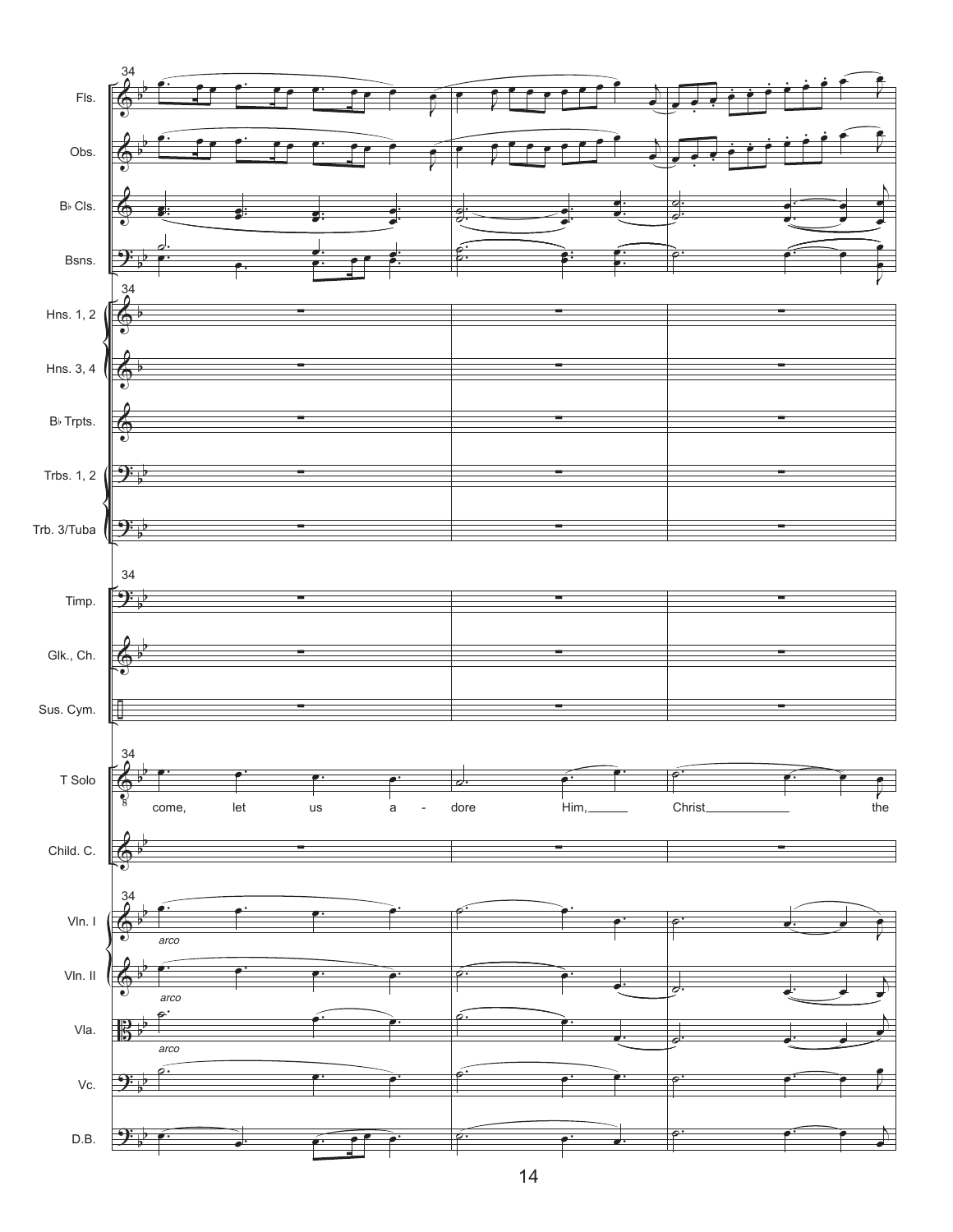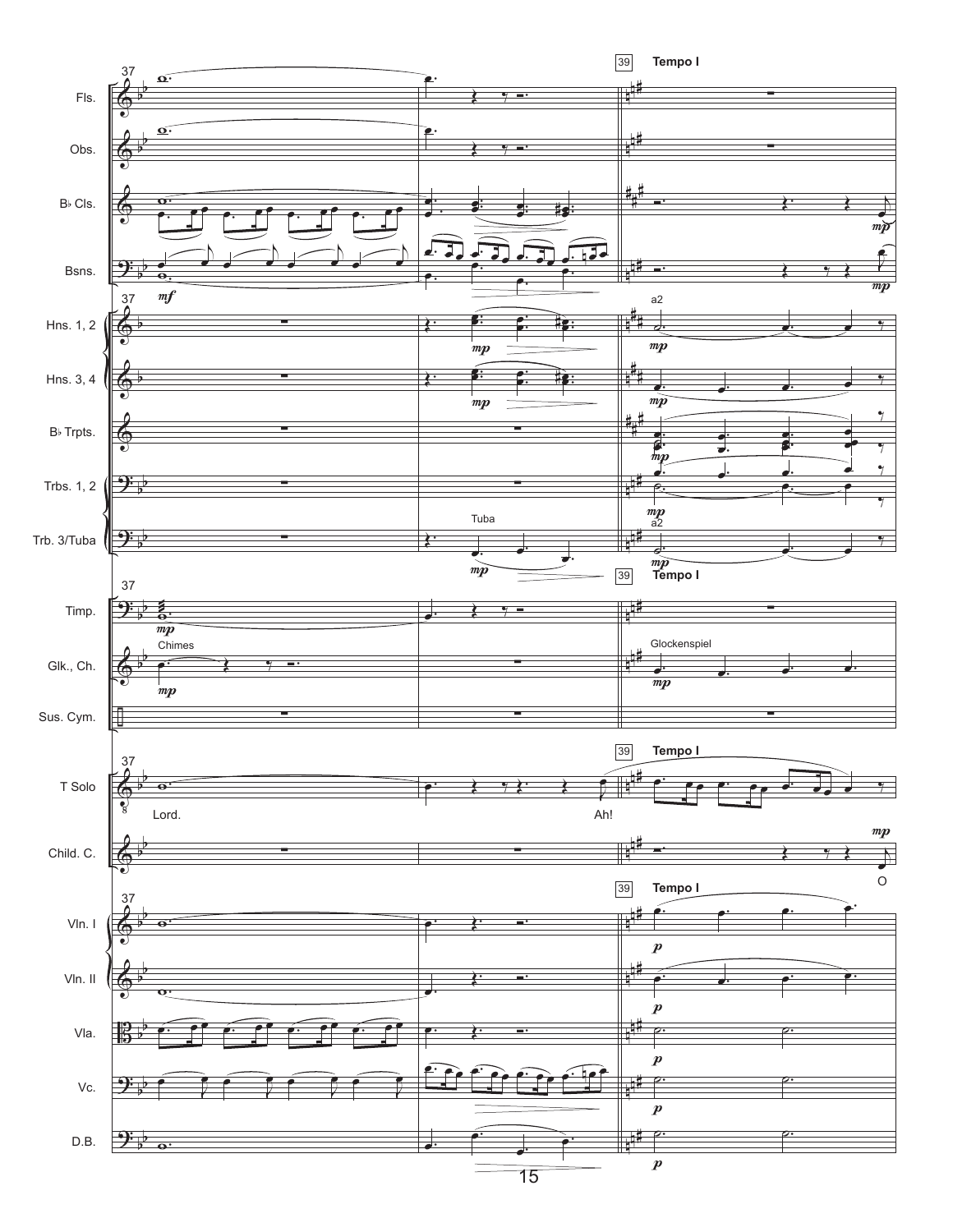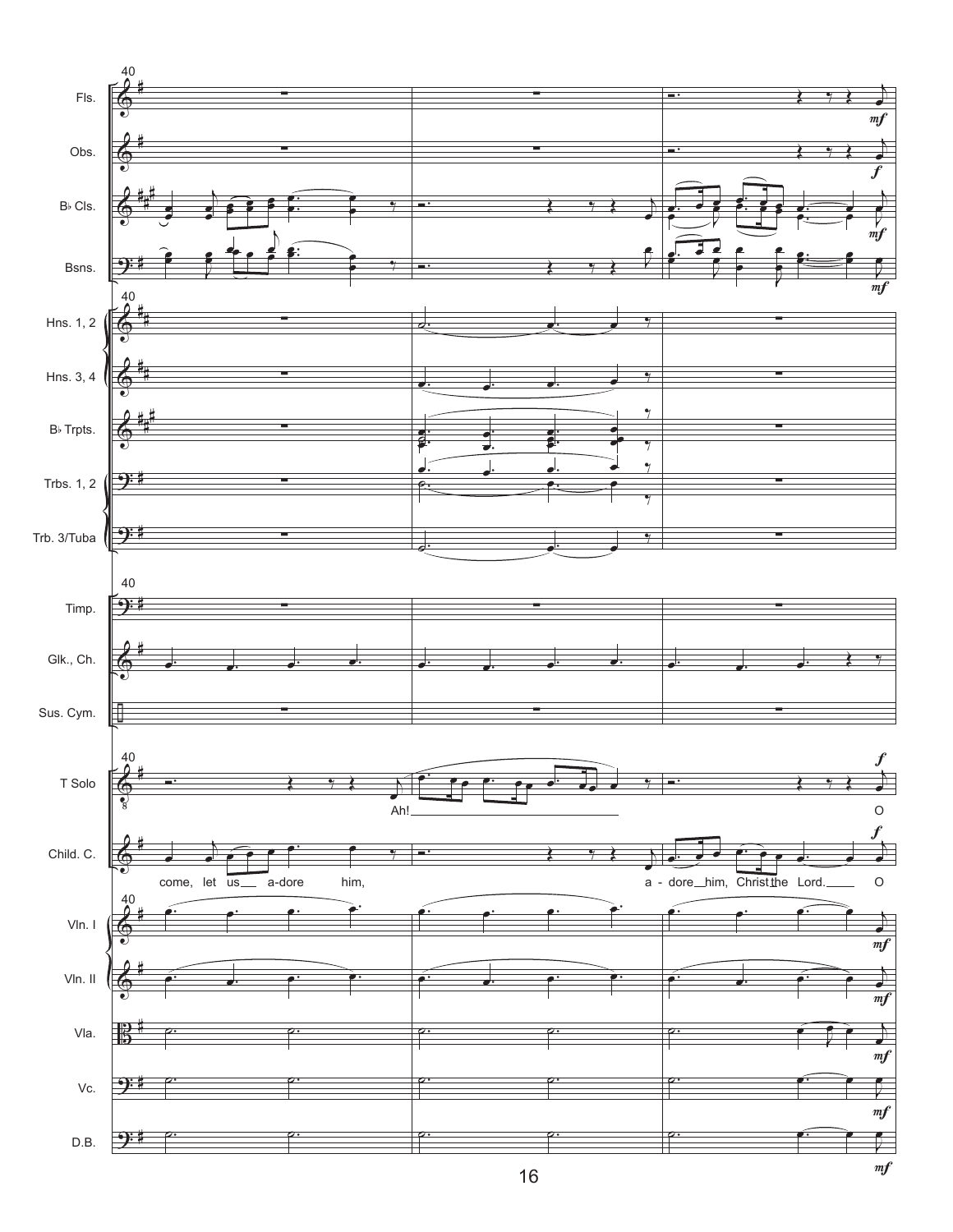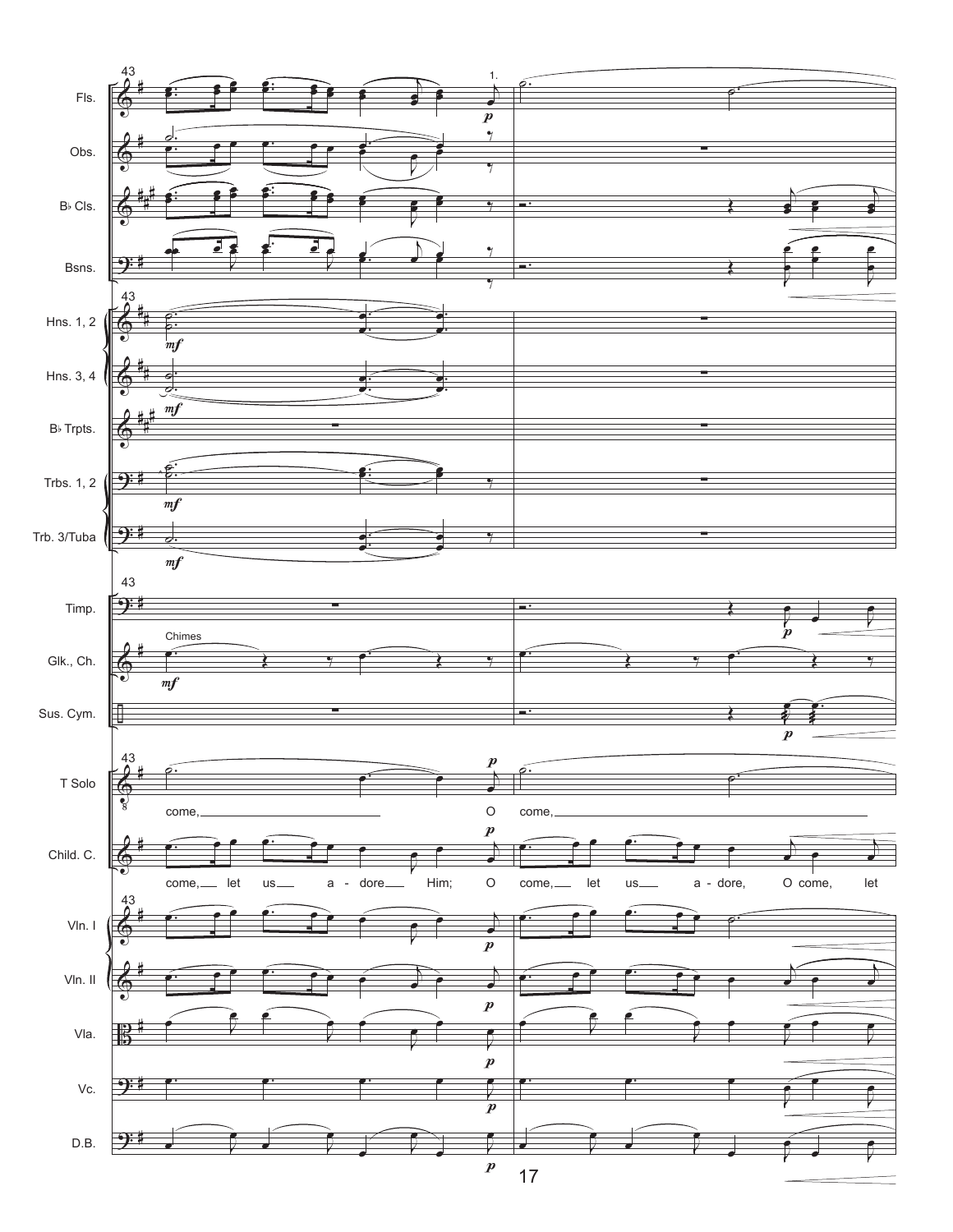